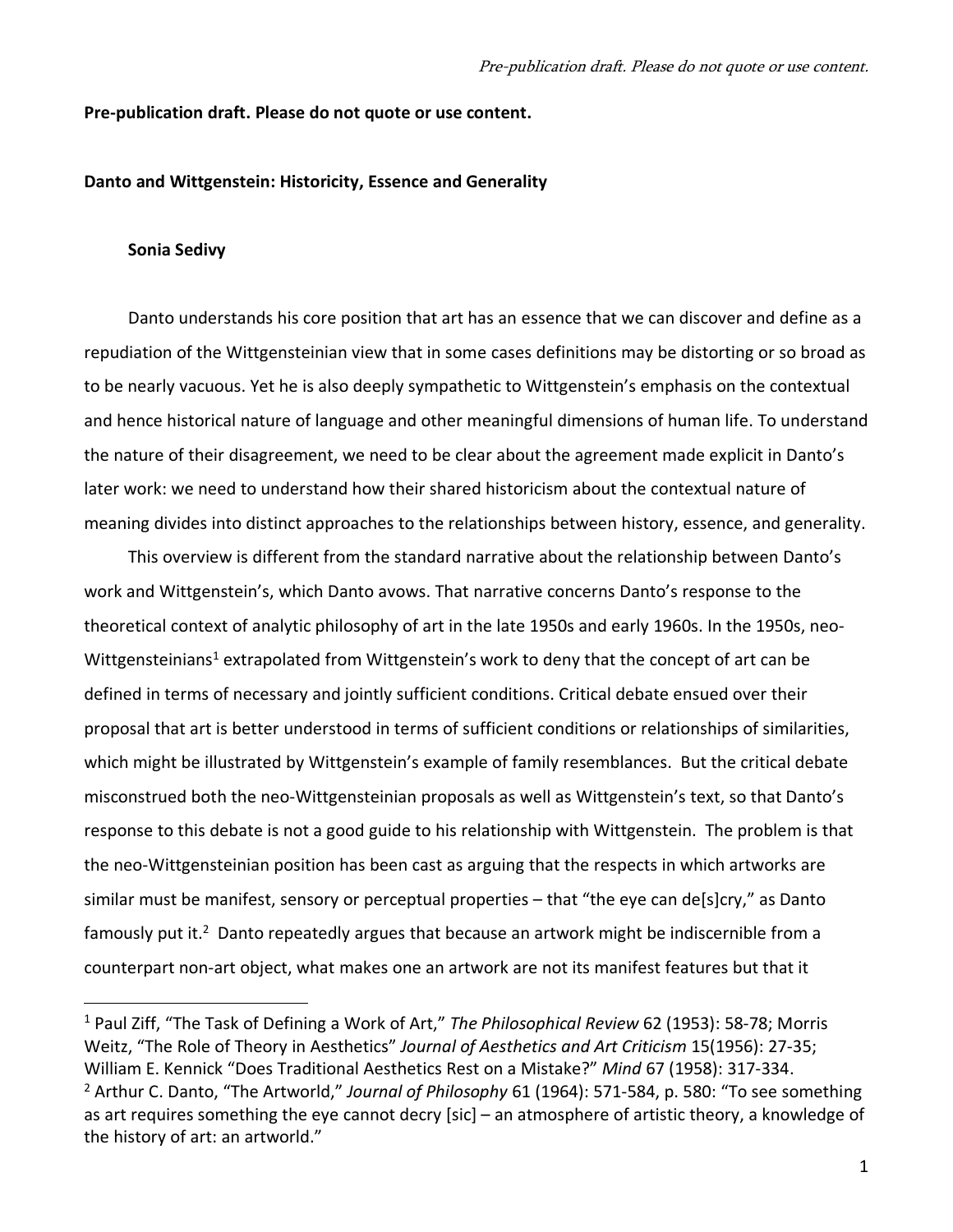embodies and conveys a certain content. This is Danto's ontological point, but it brings historicism to art because meaning and embodiment are both tied to historical context: "Works are embodied meanings. What meanings are possible is a matter of historical contingency."<sup>3</sup> This historically contextual analysis is a point of agreement rather than disagreement with Wittgenstein and the neo-Wittgensteinians.

Wittgenstein's work also needs to be disentangled from the standard narrative. The 'family resemblance' passages are but one strand in the *Philosophical Investigations's* attempt to re-orient philosophical focus away from the representational essence of language towards the diversity of uses of language in the context of human activities.<sup>4</sup> The passages are not a self-standing nugget whose import can be understood independently of their place in these interweaving considerations, which go on to examine how our uses of language in 'language games' are both contextual and rule-informed.<sup>5</sup> It is Wittgenstein's many stranded re-orientation to meaning as integral in language use that is relevant for Danto's focus on the meaningfulness of artworks.

This paper will proceed in three steps. The first section will reconstruct the neo-Wittgensteinian proposals and the second will re-examine the 'family resemblances' passages from the *Philosophical Investigations*. This makes it possible to take a fresh look at Danto's considered view in later works such as *After the End of Art<sup>6</sup>* and its relationship to Wittgenstein's thought in the third and final section. Thirty years after his epiphany that the neo-Wittgensteinian view "was entirely wrong,"<sup>7</sup> Danto chooses to explain the historically contextual nature of art in some of the same terms as Wittgenstein sketches for language. Yet disagreement over essence and definition remains. Danto argues that historicism and essentialism are "co-implicated" in art. The essence of art and the intension of the

<sup>3</sup> Danto, "Replies" in *Danto and his Critics*, edited by Mark Rollins (Oxford, UK ; Cambridge, Mass., USA : Blackwell, 1993; Chichester, West Sussex, UK ; Malden, MA : Wiley-Blackwell, 2012. 2nd ed) p. 299.

<sup>4</sup> Ludwig Wittgenstein, *Philosophical Investigations.* Translated by G. E. M. Anscombe, P.M.S. Hacker and Joachim Schulte. Revised 4<sup>th</sup> Edn by P.M.S. Hacker ad Joachim Schulte. Malden, MA: Wiley-Blackwell, 2009

<sup>&</sup>lt;sup>5</sup> For a recent discussion see Michael Forster, "Wittgenstein on Family Resemblance Concepts" in *Wittgenstein's Philosophical Investigations*, edited by Arif Ahmed (Cambridge: Cambridge University Press, 2010).

*<sup>6</sup>* Danto, *After the End of Art, Contemporary Art and the Pale of History* (Princeton: Princeton University Press, 1997)

<sup>7</sup> Danto, "Introduction: Art Criticism after the End of Art" in *Unnatural Wonders* (New York: Farrar Straus Giroux, 1994) p. 8.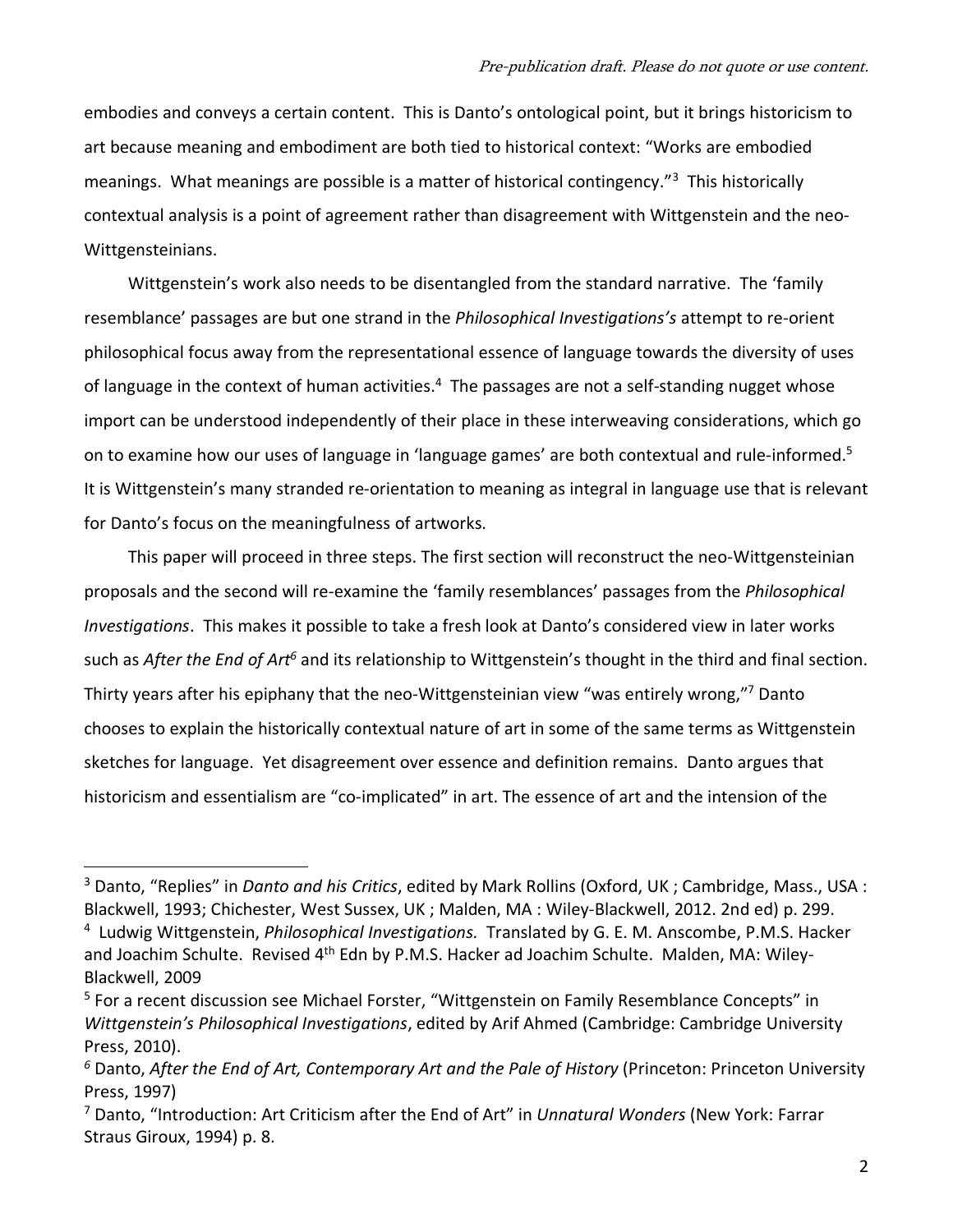term can be specified by necessary and sufficient conditions – "eternally the same … regardless of time and place" – even though realization of art's essence changes historically and is "historically indexed."<sup>8</sup>

I will argue that the deep innovation in Danto's approach to art lies not so much in its contextual or relational nature as in its attempt to broker a compromise between essentialism and historicism: his essentialist definition allows for history's role while keeping essence and contingency distinct.In contrast, Wittgenstein's thought moves us towards the view that norm governed 'wholes' consisting of life activities and uses of language are bound to specific historical context so that a standard definition that leaves out the role of contingency would be distorting.This is the instructive impasse between Danto's thought and Wittgenstein's.

## **I Neo-Wittgensteinian Case against Definitions of Art**

The neo-Wittgenstein view is typically reconstructed as a conjunction of two claims about the concept of art: (i) the concept is not definable; and (ii) it needs to be understood along the lines of Wittgenstein's discussion of 'family resemblances.' The positive proposal is presented as claiming that artworks *resemble* one another like members of a family – they are similar in ways that are discernible or manifest, where none of these resemblances is necessary though they might provide sufficient conditions for art. Critics such as Maurice Mandelbaum and raconteurs of the debate such as Noel Carroll hold that the resembling features are manifest or decontextualized properties shared by individual works and paradigmatic ones.<sup>9</sup> This is a point both about ontology, about the identity conditions of works of art, and about the epistemology or decision procedure concerning them – novel cases are adjudicated in terms of decontextualized similarities to paradigm cases.

To be clear that emphasis on visual similarities was no part of the neo-Wittgensteinian proposal, let's go back to the three principal statements of the view.

<sup>8</sup> Danto, "The End of Art: A Philosophical Defense." *Danto and His Critics: Art History, Historiography and After the End of Art. History and Theory, Theme Issue* 37 (1998) 127-143, p. 128; "From Aesthetics to Art Criticism", in *After the End of Art, Contemporary Art and the Pale of History*, p. 95. For Danto's detailed discussion of this part of his view see "Modalities of History: Possibility and Comedy" in *After the End of Art,* 193-219.

<sup>9</sup> Maurice Mandelbaum, "Family Resemblances and Generalizations Concerning the Arts," *American Philosophical Quarterly* 2 (1956): 219-228. Noel Carroll, "Introduction" *Theories of Art Today* (Madison: University of Wisconsin Press, 2000).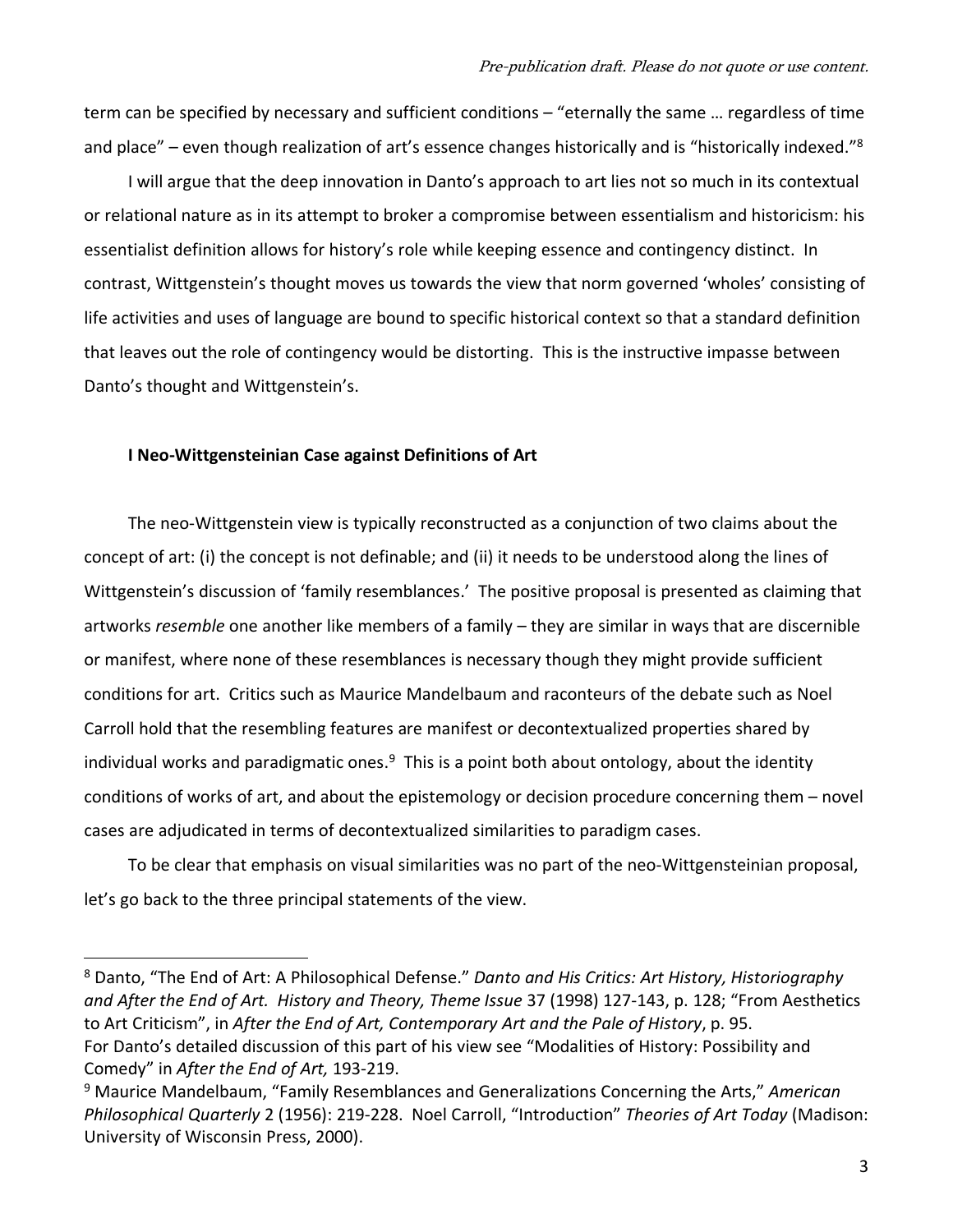In 1953, Paul Ziff argues that works of art can be defined through "various subsets of a set of characteristics." His view is that "a definition in terms of necessary and sufficient conditions is merely one kind of definition, one way of describing the use of a word or phrase" and that this type of definition is not appropriate for art since there are no necessary conditions for a work of art.<sup>10</sup> But sufficient conditions may be gleaned by examining "clear cut" or "characteristic" cases of art works.

For example, Ziff suggests that someone in the West in the 1950's would agree that a particular painting by Nicolas Poussin was a clear-cut case of a visual work, and that such a clear cut work has six conditions that are sufficient but not necessary. It is important to note that though Ziff considers similarities to a "clear-cut" case, he writes that this is to illustrate "in less exotic language" that a definition may offer only "subsets of characteristics" (rather than to suggest that artworks are determined by similarities to such cases). Consider three of the six conditions. A clear cut case of a visual work in the 1950's might be:

• "intentionally and self-consciously made with skill";

• intended to be treated as "works of art are customarily treated," which includes attending to the "look and feel" as well as to the "expressive, significant, and symbolic aspect of the work," to the "subject matter, … the scene depicted, and to the interrelations between the formal structure and the scene depicted";

• treated in such way. $11$ 

Since a work might lack one or more of these features – for example, found objects may be artworks even though they lack intentional self-conscious production – the conditions are sufficient in a specific historical context but not necessary.

Ziff examines critical battles over post-impressionism to illustrate that assessing a work is always specific to a context and that debates about novel approaches are over the broader social consequences of accepting innovative works. Ziff contends that: "To ask 'What are the consequences and implications of something's being considered a work of art?' is to ask an equivocal question to which there can be no univocal answer. We must first know in what context we are to suppose the phrase 'work of art' is being used."<sup>12</sup> Because taking something to be a work of art has consequences

 $10$  Ziff, "The Task of Defining a Work of Art," 64.

 $11$  Ziff, "The Task of Defining a Work of Art," 60-61. The other three characteristics are that a clear cut case is representational; has a complex formal structure; and is "good."

 $12$  Ziff, "The Task of Defining a Work of Art," 72.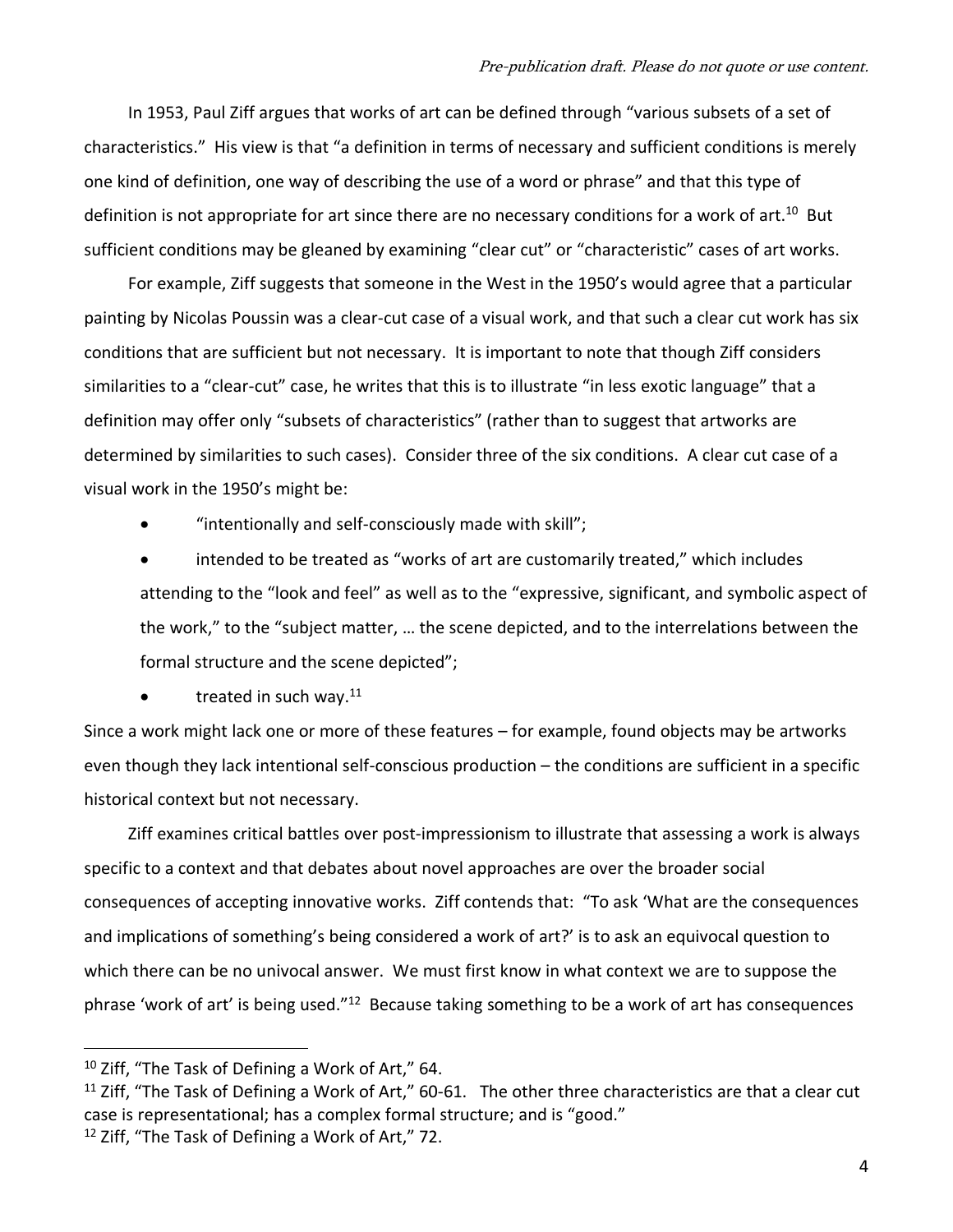for the larger functions of art in society, it is the larger context and what we take to be the purposes of art in that context that are at issue when we argue over "whether a particular use of the phrase 'work of art' is reasonable or not..."<sup>13</sup>

In 1956, Morris Weitz offers a different account of the way aesthetic theories have been misunderstood. The definitions such theories offer need to be understood as "summaries of seriously made recommendations to attend in certain ways to certain features of art."<sup>14</sup> Theories examine the reasons for excellence in art – such as "emotional depth, [or] profound truth" – to direct us to these characteristics. Disputes over the concept of art are not over the descriptive use of the concept but over the evaluative use since they propose criteria of artistic excellence that are perhaps overlooked or sidelined in a particular historical context.

Like Ziff, Weitz suggests that there are "strands of similarities" between different artworks which make it possible for us to recognize and understand them. But he does not suggest that there are definitions in terms of sufficient conditions. Weitz briefly points to the *Philosophical Investigations* to suggest that the model for the logical description of the "conditions under which we correctly use" the concept of art derives from Wittgenstein's discussion of games in the family resemblance passages.

Unlike Ziff, Weitz offers a general reason for his view that is not specific to art: all empiricallydescriptive and normative concepts allow for decisions about how to extend the use of the concept. That is, *all* concepts except those of logic and mathematics "which are constructed and completely defined" allow for the possibility of decisions about application. To illustrate that the logic of the concept of art is "open" Weitz considers the novel rather than visual art. He asks us to suppose that a new work "is narrative, fictional, contains character delineation and dialogue but (say) it has no regular time-sequence in the plot or is interspersed with actual newspaper reports."<sup>15</sup> This example shows how some conditions that one might think are important for a novel might be omitted and others that do not belong might be countenanced.

From our perspective, this list is important because if one were to extrapolate from Weitz's discussion of novels to visual works, there is no ground for suggesting that the strands of similarities are manifest or simple perceptible features that one could just 'look and see' in the restricted sense

<sup>&</sup>lt;sup>13</sup> Ziff, "The Task of Defining a Work of Art," 73.

<sup>&</sup>lt;sup>14</sup> Weitz, "The Role of Theory in Aesthetics" 35.

<sup>15</sup> Weitz, "The Role of Theory in Aesthetics" 31-22.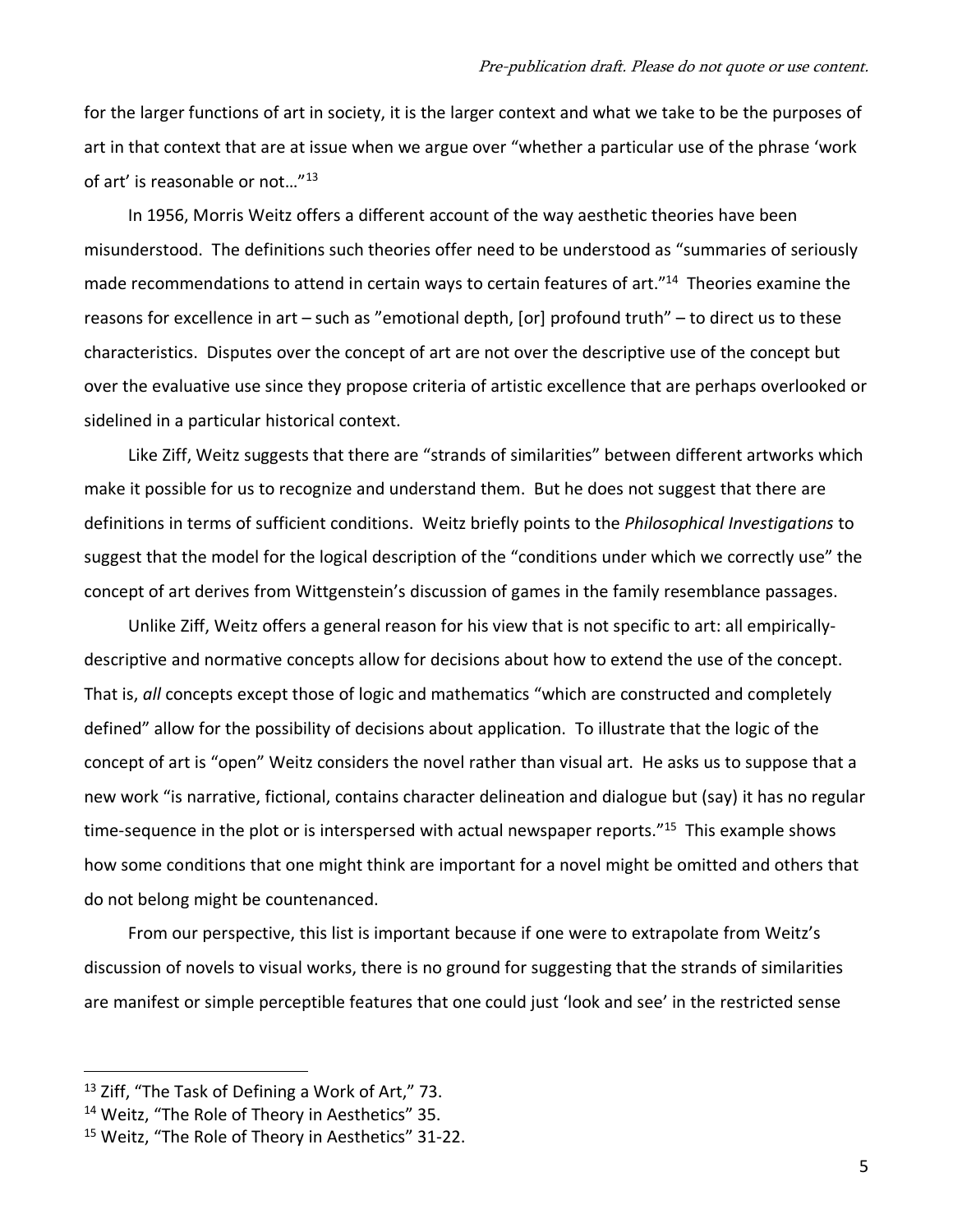that the standard narrative maintains. The features of novels – such as narrative, fictionality, character delineation – are not manifest and restricted to a sensory faculty from which interpretation is distinct.

Finally, William Kennick argues in 1958 that in any specific historical context, people have the ability to recognize artworks though they may be stumped by strange or innovative cases. This is a competence in use that does not derive from grasping a nature common to works in different arts. Rather, the concept of art evolves historically with different uses and conditions of application in different historical contexts.

To show that our ability to identify artworks is a skillful competence, Kennick suggests that if one were asked to select only the artworks from a warehouse filled with works and diverse objects of other kinds, they would emerge with paintings, scripts, scores, recordings, novels, poems, and so forth. This argument seems to invite Danto's realization in front of Warhol's *Brillo Box* that the neo-Wittgensteinian view was "entirely wrong." Surely in 1964 one could not enter such a warehouse to reemerge only with works of art.<sup>16</sup>

Yet Kennick's example needs to be treated with the historical specificity he advocates. Ordinary competence with artworks across the decades of the second half of the twentieth century would follow the changing nature of the works. Kennick and Danto can agree that ordinary competence or know-how would be in trouble with the works on offer from the visual and other arts in the 1960's. But Kennick's view allows that ordinary competence would come to include the fact that one cannot rely on an antecedent identity for artworks (which might be indiscernible from ordinary objects or movements or sounds, etc). By the 1980's, if one were asked to go into such a warehouse – which might include Warhol's *Brillo Box* and Fluxus collections of dime store items – one would respond that the task would not be feasible without labels or contextual clues; many artworks might not identifiable by visual inspection alone.

Finally, like both Ziff and Weitz, Kennick proposes that aestheticians offer something of value even if they misunderstand their effort as proposing a definition. He suggests that we might "torture a phrase of Wittgenstein's" $17 -$  of family resemblances – to recognize that aestheticians identify different

<sup>16</sup> See Danto's discussion in "The World as Warehouse: Fluxus and Philosophy" in *Unnatural Wonders*, 333-347.

<sup>17</sup> Kennick, "Does Traditional Aesthetics Rest on a Mistake?" 323.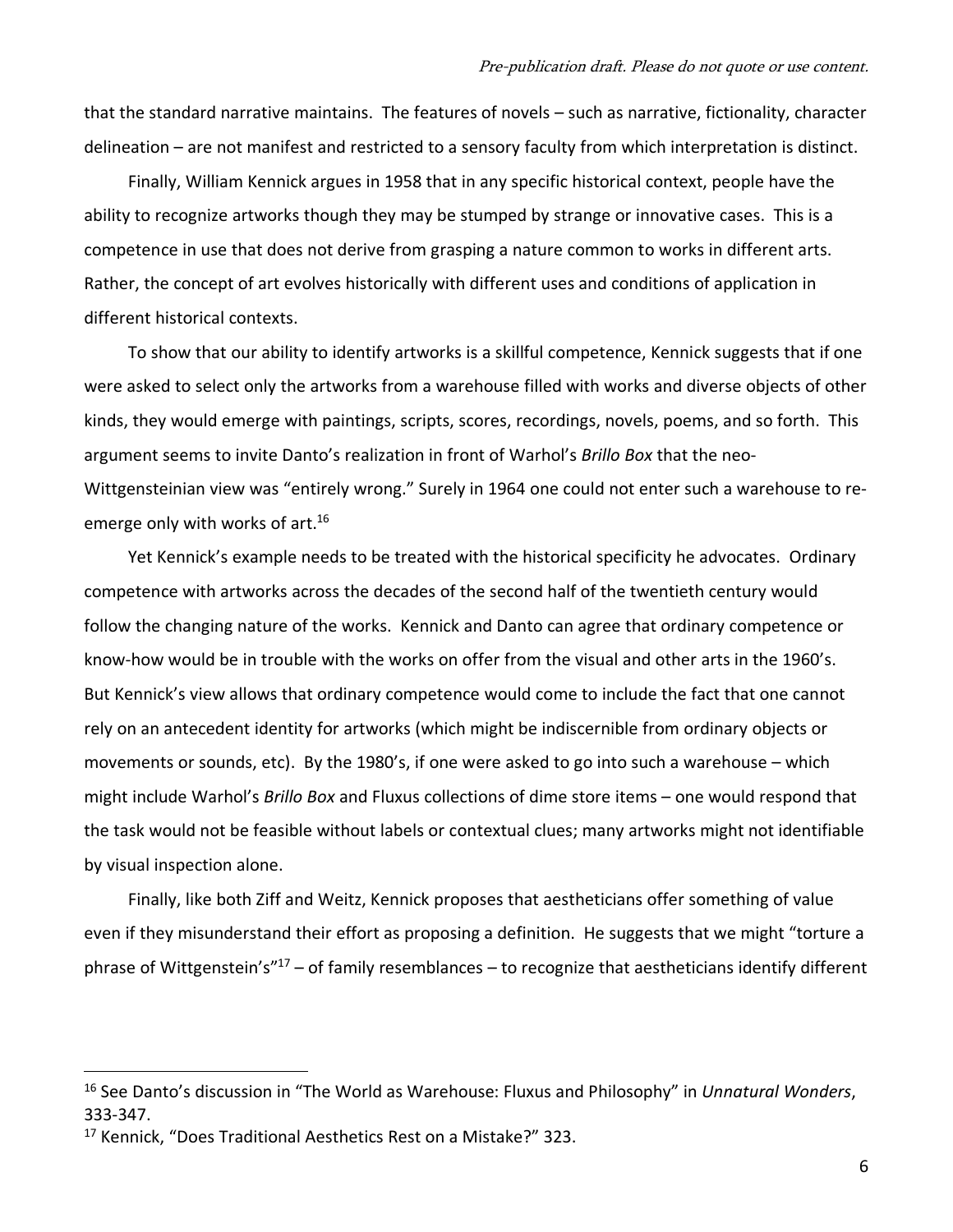appreciative perspectives, which propose different ways of being interested in artworks and offer different reasons for valuing them. $^{18}$ 

At least four key points are evident about the neo-Wittgenstein approach:

(1) Each theorist denies – making a universal negative claim – that artworks have a common nature or essence that can be defined in terms of necessary and jointly sufficient conditions.

(2) None of the theorists argues that what is at issue are manifest, perceptible, sensory or even decontextualized properties that "the eye can descry."

(3) Each theorist argues that proposed definitions of art make important contributions whose nature is misunderstood.

(4) Each theorist is circumspect in their use of the 'family resemblance' passages in Wittgenstein: Ziff leaves them unmentioned, Weitz brings up the example of games briefly, Kennick gestures with the caveat that doing so is "to torture a phrase of Wittgenstein's."

Throughout their discussions, each theorist emphasizes the contextual nature of uses of the concept of art. It cannot be fairly claimed that Danto's emphasis on the contextual nature of visual art is a point of disagreement with the neo-Wittgensteinians.

# **2. Wittgenstein and the 'family resemblance' passages**

Wittgenstein appeals to "different kinds of *affinity*" between "all that we call language" to help explain that we use the one concept without our diverse uses of language having "one thing in common."<sup>19</sup> He offers two further illustrative examples of concepts that apply to a group of diverse phenomena without a common essence: games and numbers. Wittgenstein writes, "Don't say: '[Games] *must* have something in common, or they would not be called games' – but '*look and see*' whether there is anything common to all." The invocation to "look and see" needs to be understood the way Wittgenstein uses this phrase in the *Philosophical Investigations* to make one of his key points: to

<sup>&</sup>lt;sup>18</sup> Kennick, "Does Traditional Aesthetics Rest on a Mistake?" 323. For example, Kennick suggests that Clive Bell "had discovered something for himself. Not the essence of Art … although he thought that this is what he found, but a new way of looking at pictures. … 'Art is Significant Form' is a slogan, the epitome of a platform of aesthetic reform. It has work to do. Not the work which the philosophers assign it, but a work of teaching people *a new way of looking at pictures*." 325. <sup>19</sup> *Philosophical Investigations* §65.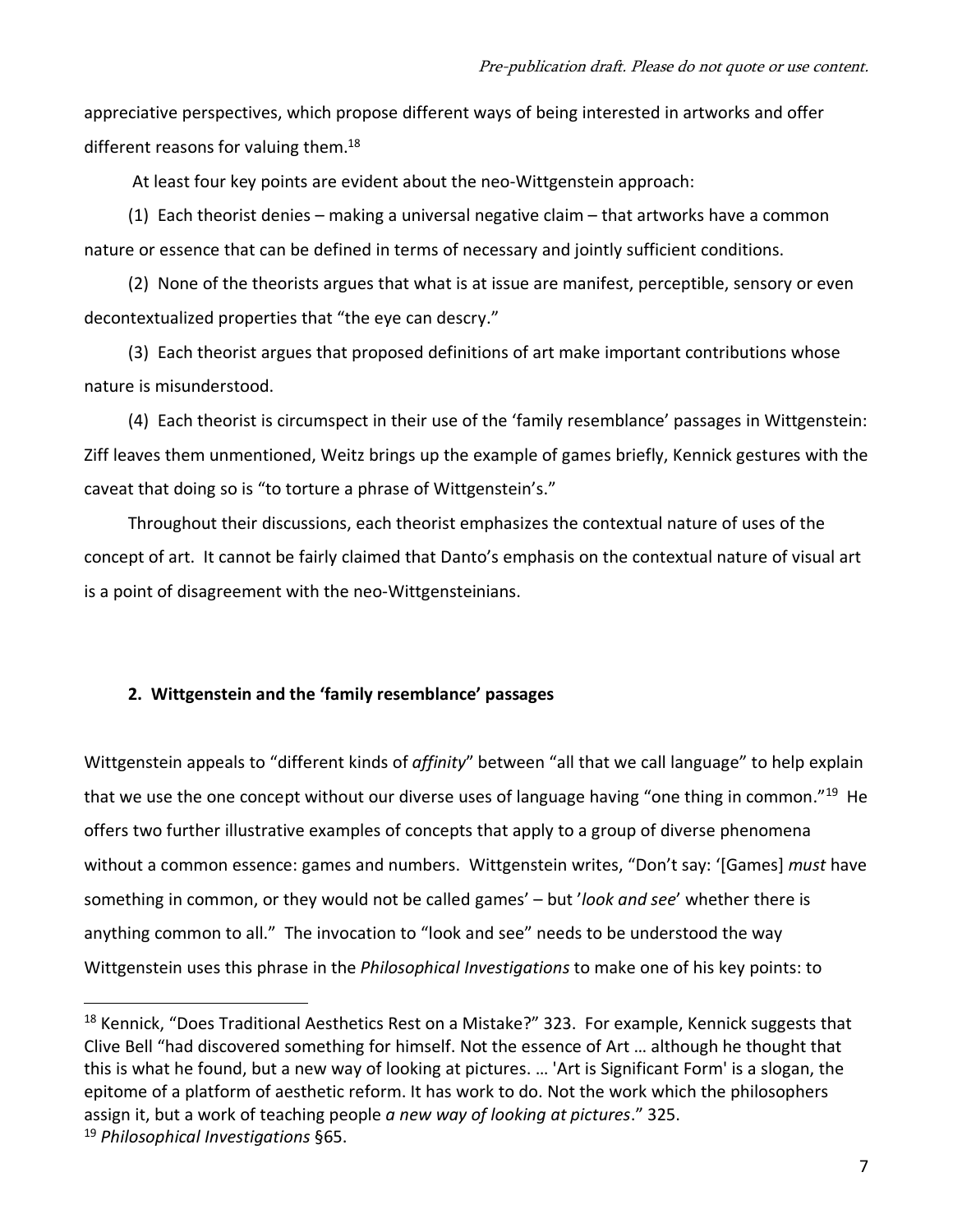enjoin us to examine specific cases rather than to abstract from them for certain kinds of theory formation that treat detail much like the 'noise' that obstructs an informational signal. That Wittgensteinian is not enjoining us to focus on simple manifest properties is borne out by the subsequent list of features of games – such as winning or losing, competition, or the roles of skill or luck. The point of 'looking and seeing' particular cases is that "we see a complicated network of similarities overlapping and criss-crossing: similarities in the large and in the small."

Wittgenstein briefly invokes resemblances among family members to characterize such networks of overlapping similarities and immediately proceeds to apply the idea to numbers. Here is the key transition in full.

*PI* 67. I can think of no better expression to characterize these similarities than "family resemblances"; for the various resemblances between members of a family – build, features, colour of eyes, gait, temperament, and so on and so forth – overlap and criss-cross in the same way. – And I shall say: 'games' form a family.

And likewise the kinds of number, for example, form a family. Why do we call something a "number"? Well, perhaps because it has a – direct – affinity with several things that have hitherto been called "number"; and this can be said to give it an indirect affinity with other things that we also call "numbers." And we extend our concept of number, as in spinning a thread we twist fibre on fibre. And the strength of the thread resides not in the fact that some one fibre runs through its whole length, but in the overlapping of many fibres.

Wittgenstein suggests that "the kinds of number" "form a family." Yet no one could suppose that "kinds of number" are determined by the perceptible properties of numerals, which would be analogous to the eye colour or gait of family members. The passage proceeds from the illustrative example of resemblances between family members – which is the focus of criticism – to similarities among kinds of number – about which there is a resounding silence in philosophy of art since it does not fit the standard narrative about neo-Wittgensteinian proposals. It does not fit the script that Wittgenstein suggests that there are family resemblance concepts determined by manifest similarities to prototypes.<sup>20</sup>

 $20$  Though this part of the standard narrative is not part of my focus, it is important to note that there is no mention of prototypes; Wittgenstein writes that the concept of number holds together through the overlapping of many fibers.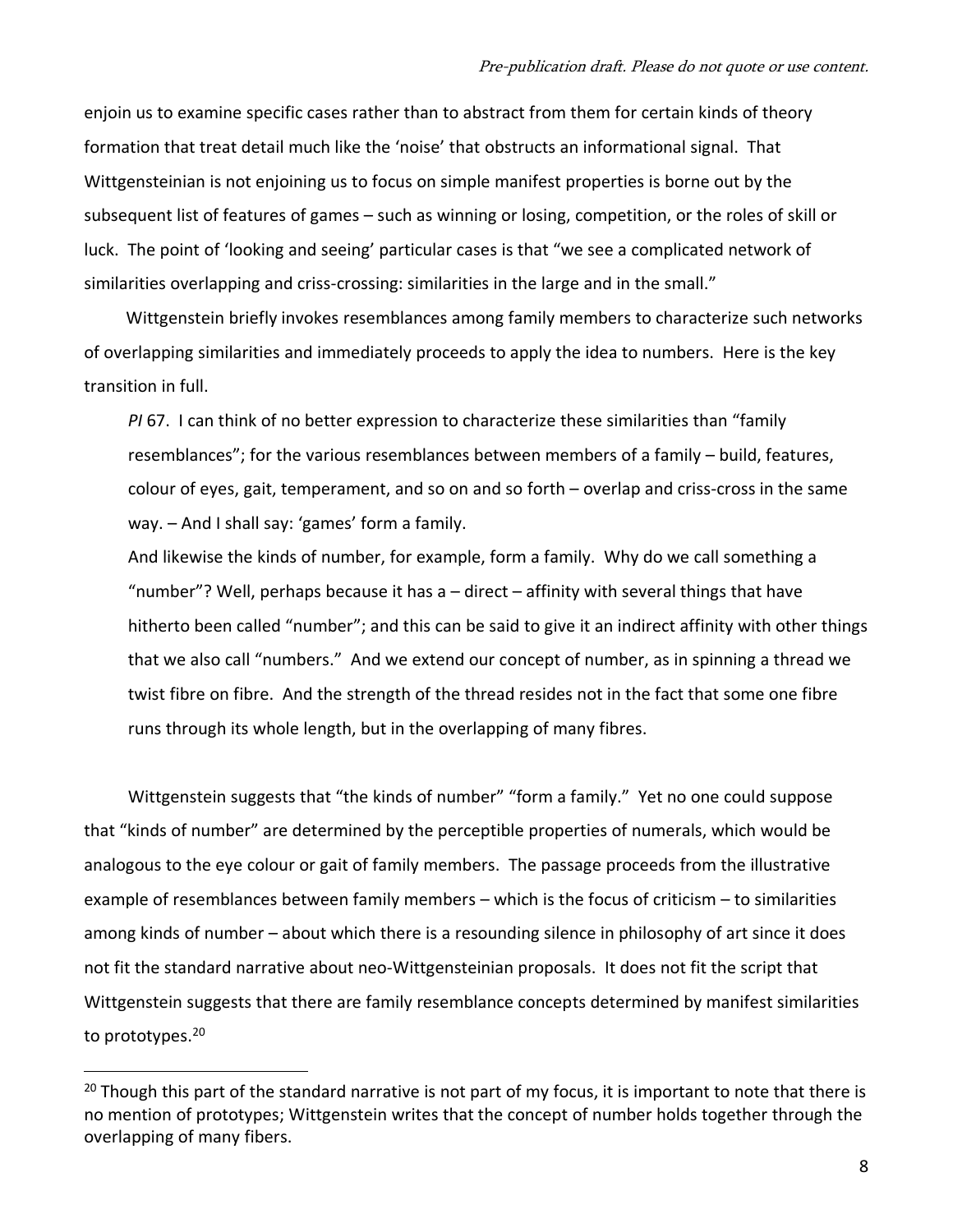Wittgenstein's suggestion that "we call something a 'number' ... because it has a – direct – affinity with several things that have hitherto been called 'number'" needs to be understood in relation to the preceding sections of the *Philosophical Investigations,* which introduce the notion of languagegames to highlight the interdependence between what we can say and what we can do in evolving historical and natural circumstances. As he writes at *PI* §7: "I shall also call the whole, consisting of language and the activities into which it is woven, a 'language-game.'" His view is that to examine all that we call 'number' we need to examine the "wholes" in which uses of numbers figures. The relationships at issue concern what we can do with numbers in practices that involve numbers. Since the injunction to "look and see" continues to apply, we are being enjoined to look and see what we actually do with numbers in our life activities.

## **3. Danto and Wittgenstein's views of historical human kinds**

Setting aside the mistaken view that a Wittgensteinian approach restricts us to manifest, sensory, perceptible or decontextualized properties allows us to take a fresh look at the relationship between Danto and Wittgenstein. First, we need to re-consider whether Wittgenstein's worries about generality raise concerns for Danto's approach. Second, I will focus on their views of historicity – of art and of language uses.

**3.1** Wittgenstein worries that when it comes to the diverse uses of language, subsuming the variety in terms of a shared essence may be (i) distorting; and (ii) nearly vacuous without specification of diverse cases.

Wittgenstein's first worry is illustrated by the suggestion that "*All* tools serve to modify something," which assimilates all tools, even those where the claim does not seem apt to those where it does. *PI* §14 … "What is modified by a rule, a glue-pot and nails? – "Our knowledge of a thing's length, the temperature of the glue, and the solidity of a box." – Would anything be gained by this assimilation of expressions? –

Danto is confident that his definition avoids such mis-assimilation because embodiment of meaning is both sufficiently *general* to capture all art without distortion and can be *narrowed* down without distorting assimilations. On one hand, it seems safe to say that all artworks convey something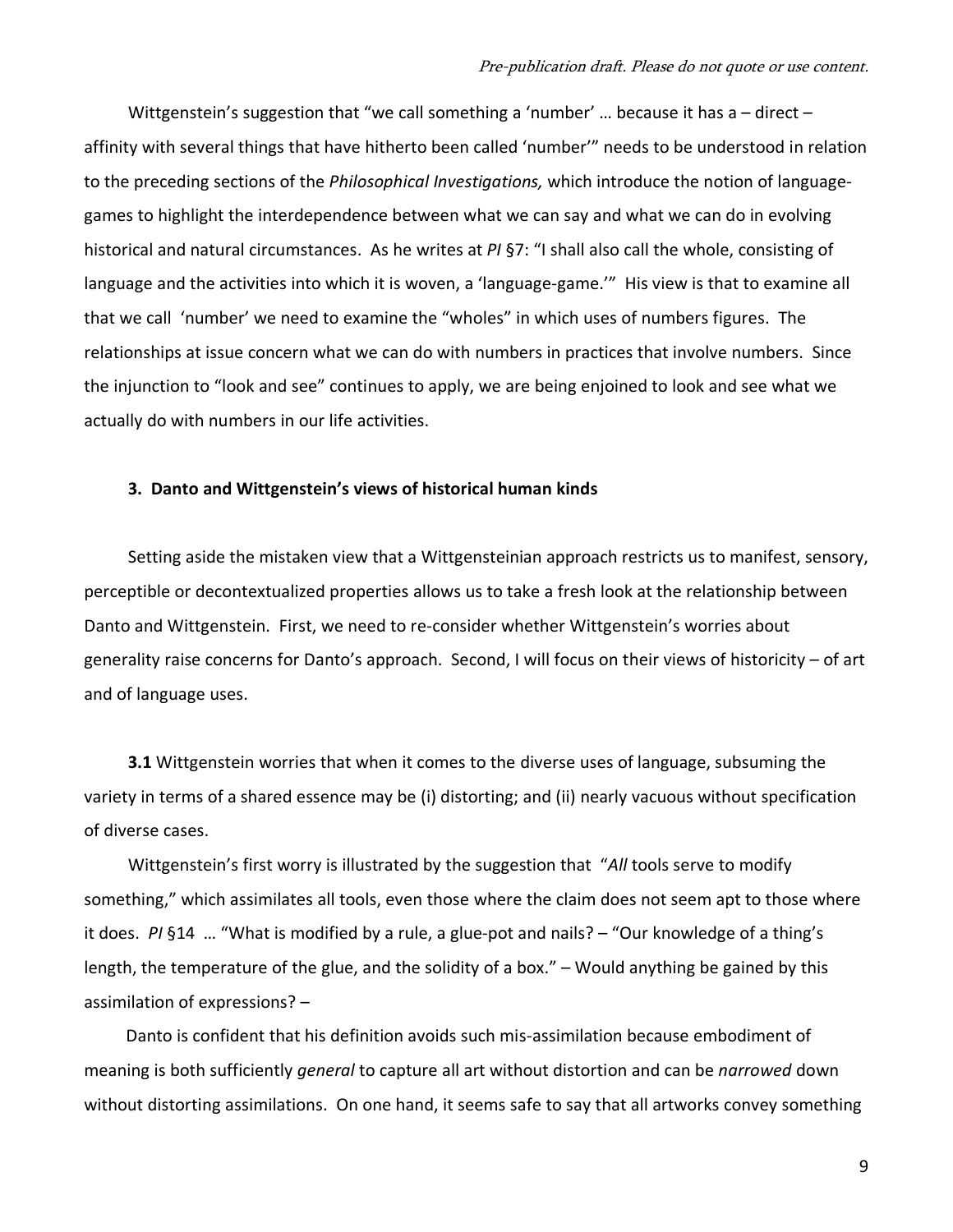by means of their embodiment. On the other hand, Danto is enthusiastic that Noel Carroll draws out two further necessary conditions that he had not himself explictly recognized: that artworks have content by offering a point of view and that this point of view is offered through metaphorical ellipsis.<sup>21</sup>

Yet these additional conditions render Danto's theory a form of expressivism, so that his definition of art becomes more restrictive and vulnerable to counterexamples, just as Carroll argues. This may be the reason why in subsequent works Danto writes that he has hit upon only two core conditions of the concept of art – embodiment and meaning. He likens his proposal to Plato's discovery that knowledge is true belief, which puts us on the right track though it leaves the justification condition outstanding.<sup>22</sup> Yet Danto's analogy is not without its own difficulties. Emphasis on belief may be distorting, for example it leaves 'knowing how' out of consideration.

Conceptual art seems to challenge Danto's confidence that the two core conditions of his definition are sufficiently general. This is because some works do away with an object altogether in favour of a brief linguistic text whose embodiment is insignificant to its meaning. Does Danto's proposal that artworks embody meanings mis-asimilate conceptual art's attempt to de-emphasize embodiment?<sup>23</sup> Would it be more helpful to understand conceptual art along the lines suggested by the neo-Wittgensteinians: such artworks try to change our view of art's purpose in society, to shift focus from embodiment to meaning as a criterion of excellence, or to teach us a new way of attending to works?

Wittgenstein's second worry is that in some cases, a sufficiently general definition of a highly diverse category would be almost uninformative without further specification of the differences among its members.<sup>24</sup> Here, Wittgenstein's illustrative example is handles – which look "more or less alike" "since they are supposed to be handled," but which need to be "handled" differently to be

<sup>22</sup> Danto, "The End of Art: A Philosophical Defense." *Danto and His Critics: Art History, Historiography and After the End of Art. History and Theory, Theme Issue* 37 (1998) 127-143, p. 130.

 $23$  Danto's art criticism is telling in the joy it takes in conceptual works that involve interesting embodiments, such as 'snap line' wall drawings made by others from Sol LeWitt's instructions. Danto, "Sol LeWitt" in *Unnatural Wonders,* 93-100.

<sup>&</sup>lt;sup>21</sup> Carroll, "Essence, Expression, and History" 118-145 and Danto, "Replies to Essays" 285-311, especially 300-301 in *Danto and his Critics* (2nd ed.)

<sup>24</sup> PI §12.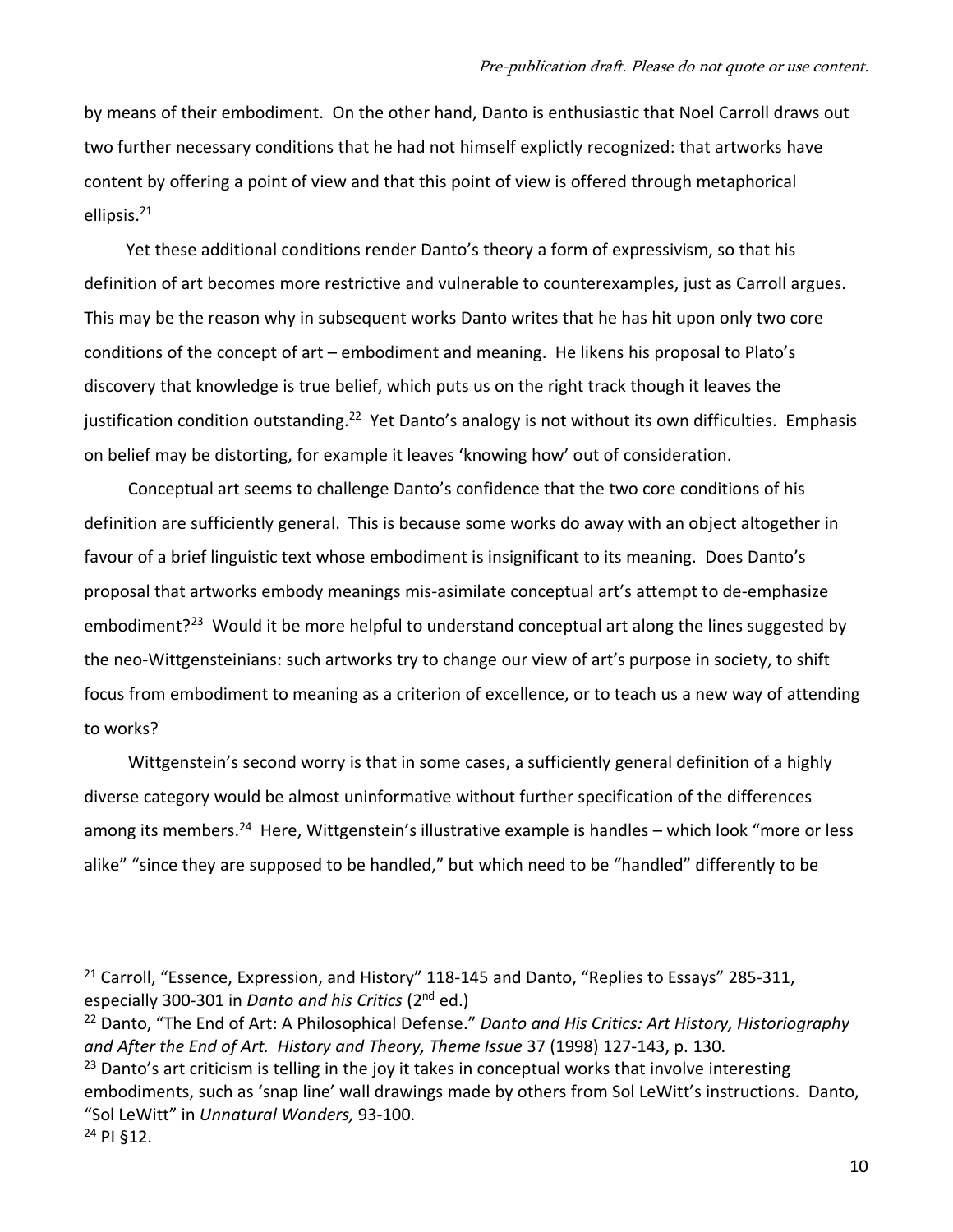understood: pulled or pumped or switched from one position to another to perform different functions. This brings us closer to the heart of Danto and Wittgenstein's disagreement.

**3.2** Danto's considered view is that the diversity of art is a matter of the historicity of both meaning and embodiment.<sup>25</sup> His richly illustrative writing allows us to 'handle the handles' as it were, to countenance the diversity of artworks in terms of what they convey and how they do so. Danto increasingly recognizes that Wittgenstein's view is deeply historical in its emphasis that language use is integral to human life activities. In *After the End of Art*, he chooses Wittgenstein's notion of "form of life" to explain the historical nature of both embodiment and meaning in art. Quoting from PI §19, "to imagine a language is to imagine a form of life," Danto draws an explicit analogy: "the same thing must be said about art: to imagine a work of art is to imagine a form of life in which it plays a role."<sup>26</sup>

His point is that Wittgenstein's notion of "form of life" explains two key respects in which art is historical. First, embodiment and content are integral to a particular form of life. Second and more specifically, artworks are bound to particular historical contexts where embodied meanings can be "lived" rather than merely "known about" in an "altogether external" way "unless and until we can find a way of fitting it into our form of life". Here is one illustration:

The art of the Counter-Reformation had as its charge … that [viewers] had not merely to see that there was suffering, not merely to infer that someone in the situations depicted would in fact suffer: they had to feel the suffering. And ways had to be found to convey this … by means of paint and carving. But once the stylistic strategies of the baroque had evolved, they could be put to different uses – to cause viewers to feel, for example, … the cool slickness of a satin garment. And so the imperatives to which Bernini's art was a response allowed Terborch to say things inaccessible to a "liner" artist who may not even have entertained the thoughts that such things *could* be said. There is a philosophically instructive asymmetry in thinking of the way in which sixteenth-century artists could not

<sup>&</sup>lt;sup>25</sup> Danto's view of the way in which historical understanding enters into artworks evolves from his initial suggestion artworks depend on art historical theory to *be* the kind of entity that they are (so that this might a third necessary condition in addition to meaning and embodiment), to his considered view that it meaning and embodiment both involve historical context, which I focus on here. <sup>26</sup> Danto, "Modalities of History: Possibility and Comedy" in *After the End of Art,* 202.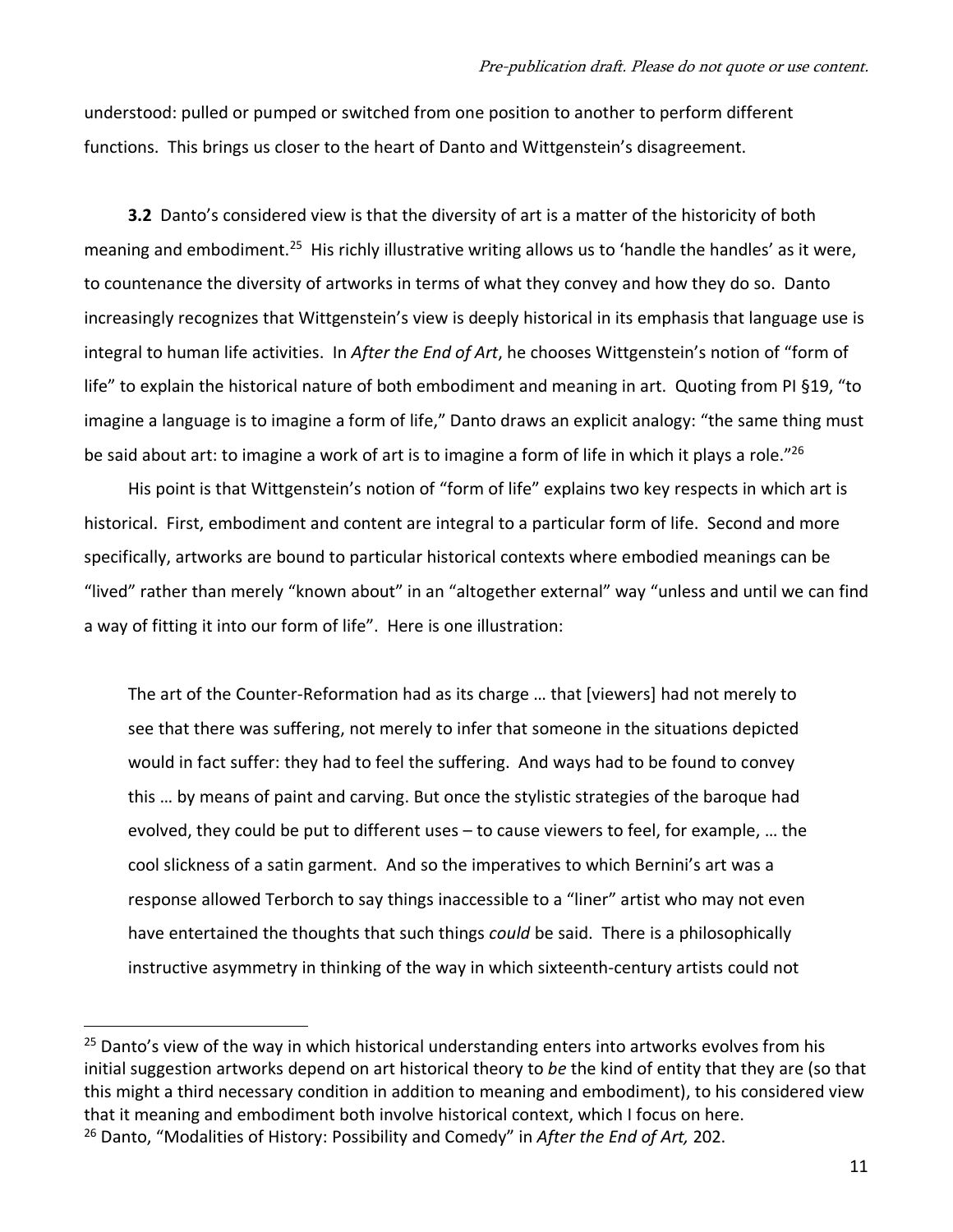so much as conceive of expressing certain things in art that really required the painterly vocabulary of the baroque style, and in thinking how a baroque artist would be frustrated were he obliged to try to say whatever he had to say in the linear style of his immediate predecessors.<sup>27</sup>

Yet Danto's sympathy with Wittgenstein's contextual approach leaves room for disagreement over essence and definition. Danto proposes that historicism and essentialism are co-implicated in art. Artworks have an essence *and* they are historically indexed: "The concept of art, as essentialist, is timeless. But the extension of the term is historically indexed – it really reveals itself through history..."<sup>28</sup> This means that artworks may be defined – the conditions that artworks are embodiments of meaning give the intension of the term or its meaning – while as a matter of fact, the extension of the term, the things it applies to, varies with historical change: "History belongs to the extension rather than the intension of the concept of art..."<sup>29</sup>

Danto holds more generally that there are concepts with historical extensions; art is one such concept among others. Gender or racial concepts also have complex histories because what counts as being 'fitting or appropriate' "varies sharply from period to period and place to place." To elaborate this view and to defend his approach from the "polemicization" of the notion of essence, Danto attempts to resolve criticisms of essentialism in debates over gender and race.These debates turn on an unfortunate misunderstanding, he suggests, since essence in these cases is compatible with whatever traits are historically extant as a matter of fact.<sup>30</sup> The kind 'woman' has a definable essence – presumably in biological or genetic terms – *and* the realization of that essence differs in different historical contexts. "[E]ssentialism … entails pluralism, whether pluralism in fact is historically realized or not."<sup>31</sup>

<sup>27</sup> Danto, "Modalities of History: Possibility and Comedy" in *After the End of Art,* 200-201. Danto's point is similar to Ziff's about the historical evolution of the ends and means of art. Ziff argues that as society changes, new means are developed in art which will make new ends possible, and there will be new ends for art that require new means. See especially pp. 74-76.

<sup>28</sup> Danto, "Modalities of History: Possibility and Comedy" in *After the End of Art,* 196.

<sup>29</sup> Danto, "Modalities of History: Possibility and Comedy" in *After the End of Art,* 196.

<sup>30</sup> Danto, "Modalities of History: Possibility and Comedy" in *After the End of Art,* 197.

<sup>31</sup> Danto, "Modalities of History: Possibility and Comedy" in *After the End of Art,* 197.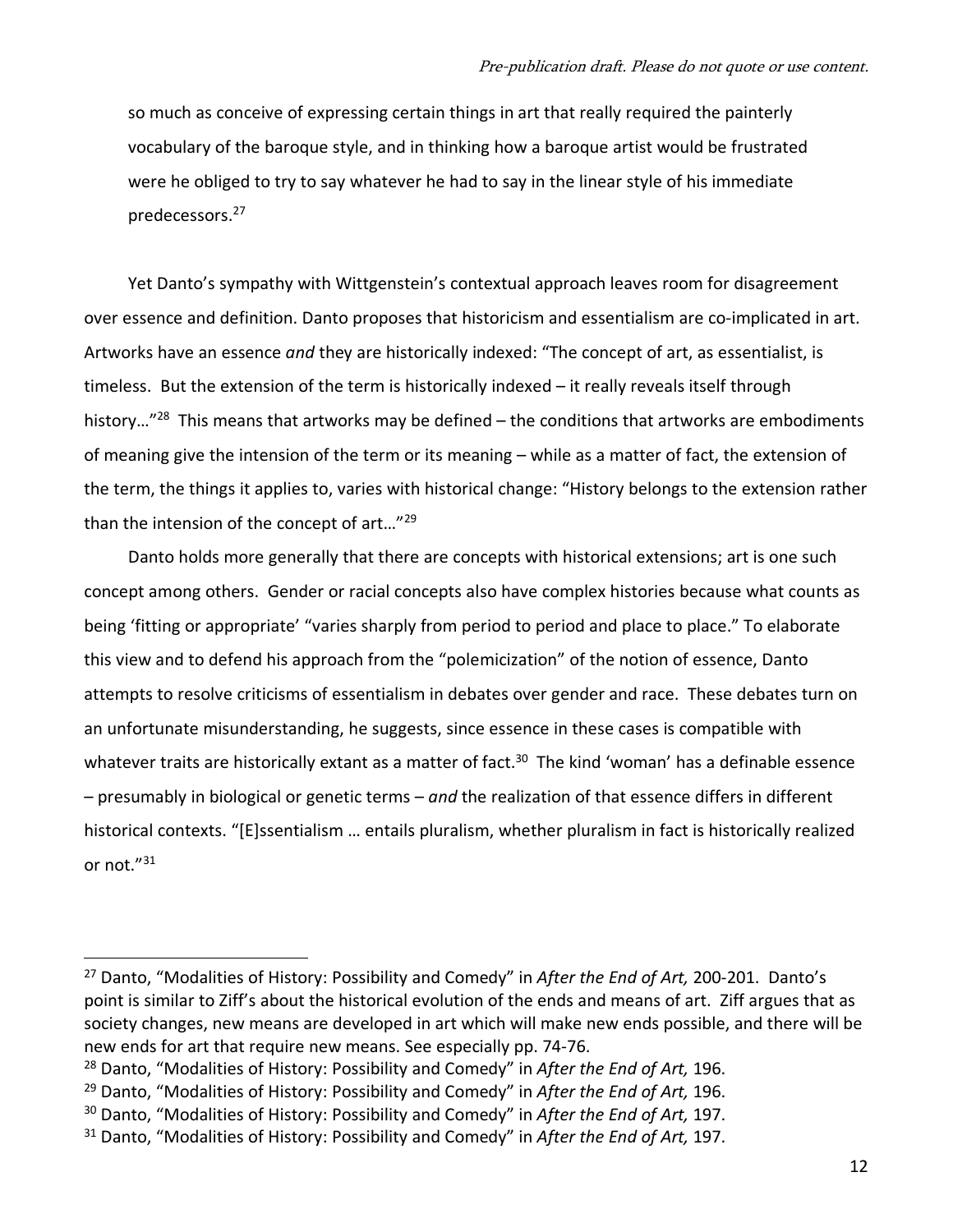But the rejoinder would be that dispute over racial and gender kinds extends to the question whether biology determines what it is to be a woman even if we recognize that historical realization of a biological kind may change. To show how one may broker a compromise – an essence 'eternally the same ... regardless of time and place<sup>'32</sup> that is realized differently across historical contexts – does not address the substantive issue whether what it is to be a woman is determined by historical norms that take biology into account.

Wittgenstein's investigations of the historically evolving nature of language games incline us to question the assumption that, in all such cases, historical diversity can be explained in terms of an essence. In so doing, they come together with the way Danto's approach helps to crystallize the issue: do historical differences lie in how art is realized in different times and places or does "all that we call" art change with historical norms?

Danto's proposal to split the essence of art from its historical extension holds firm to a distinction between what is essential and what is contingent. As he puts it, recognizing that historical kinds have both definable conditions and historically changing extension "means … that the essence cannot contain anything that is historically or culturally contingent."<sup>33</sup> Commitment to this distinction undergirds and informs his approach. This is where his deep disagreement with Wittgenstein lies.

Thinking about language, Wittgenstein submits that our ways of living in the world may change so that an entirely new kind of sentence or use of language might be possible.<sup>34</sup> This is because normgoverned use changes in ways specifically bound to ways of living and historical circumstances. Wittgenstein's game analogy – for language use or norm-governed activities more generally – directs us to other potentially relevant subjects, such as the distinction between constitutive and regulative rules.Constitutive rules individuate different games, such as chess or go, and the force of constitutive

 $32$  Danto, "From Aesthetics to Art Criticism", 95. From this it follows that definition would be "always and everywhere true," Danto, "The End of Art: A Philosophical Defense"128.

<sup>33</sup> Danto, "Modalities of History: Possibility and Comedy" in *After the End of Art,* 197.

<sup>34</sup> See especially *PI* sections 18 and 23. Section 18 questions the idea that our natural language might be "complete" – "before or after the symbolism of chemistry or the notation of the infinitesimal calculus were incorporated into it"? Section 23 examines the diversity of language uses or kinds of sentence with a long list of examples that show that "this diversity is not something fixed, given once for all, but new types of language, new language-games, as we may say, come into existence, and others become obsolete and get forgotten. (We can get a *rough picture* of this from the changes in mathematics.)" Wittgenstein emphasizes here that "The word 'language-*game*' is used here to emphasize the fact that the *speaking* of language is part of an activity, or of a form of life. …"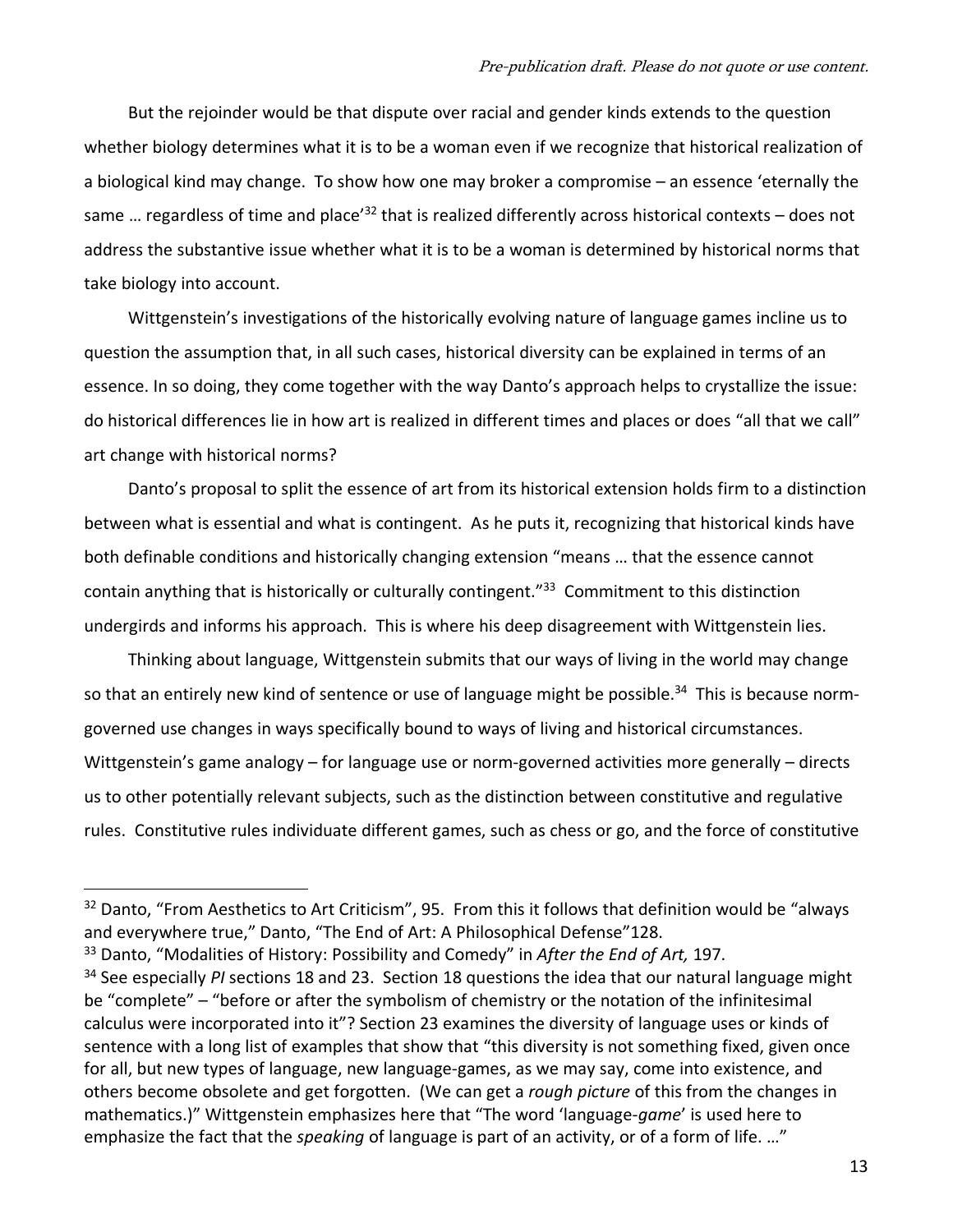rules is specific to a game. This suggests that human life activities may be governed by constitutive norms that are specifically bound to the activity and its context.<sup>35</sup> Insofar as (i) norms play a constitutive role in an activity and (ii) norms are bound to historical circumstances; historical contingencies *enter into* the constitutive conditions of the activity and the entities it involves -- such as Baroque art in Danto's example – rather than being *distinct from* the timeless essence in its historical realization.

Wittgenstein's notion of 'language-games,' together with his extensive investigations of rules, highlights the absence of explicit consideration of norms in Danto's work. Danto stays firmly committed to writing about the conditions of art rather than its norms. His focus is understandable from a historical perspective. In the 1960s, Danto conceives his view of art in the terms extant in that historical context, where theorists of modern art had tried to explain art's nature in an inclusive way and neo-Wittgensteinians had denied the possibility of a general definition. It was not until the 1980s that the floodgates would open to extensive discussion of Wittgenstein's 'rule-following considerations' in philosophy of language and mind. By this point, the narrative about theories of art had largely set without showing signs that discussions of rule-following in philosophy of language and mind might be pertinent.

Nevertheless, if one were to ask Danto how he envisions the role of norms in art, I think he would have a ready answer: norms are part of the historical conditions for how art is realized. The essence of art contains no 'whiff of contingency' while the role of norms is allocated to the contingent conditions for the extension but not the intension of the concept of art. This seems clear from his discussion of womankind, where he writes that "what counts as fitting for women" varies historically, so that "essentialism here, as elsewhere, entails a pluralism of gender traits, male and female, leaving it a matter of social or moral policy which if any traits to incorporate into the ideals that go with gender. These will not be a part of the essence for obvious reasons, for what belongs to essences, in art or in gender, has nothing to do with social or moral policy."<sup>36</sup>

This is the crux of the disagreement between Danto and Wittgenstein's later thought. It yields hard questions about *historicism* in art. How should we understand the role of norms in the diversity

14

 $35$  A significant point of disanalogy is that human activities, including uses of language are not closed systems like games, so that one needs to take their evolving nature into account.

<sup>36</sup> Danto, "Modalities of History: Possibility and Comedy" in *After the End of Art,* 197.